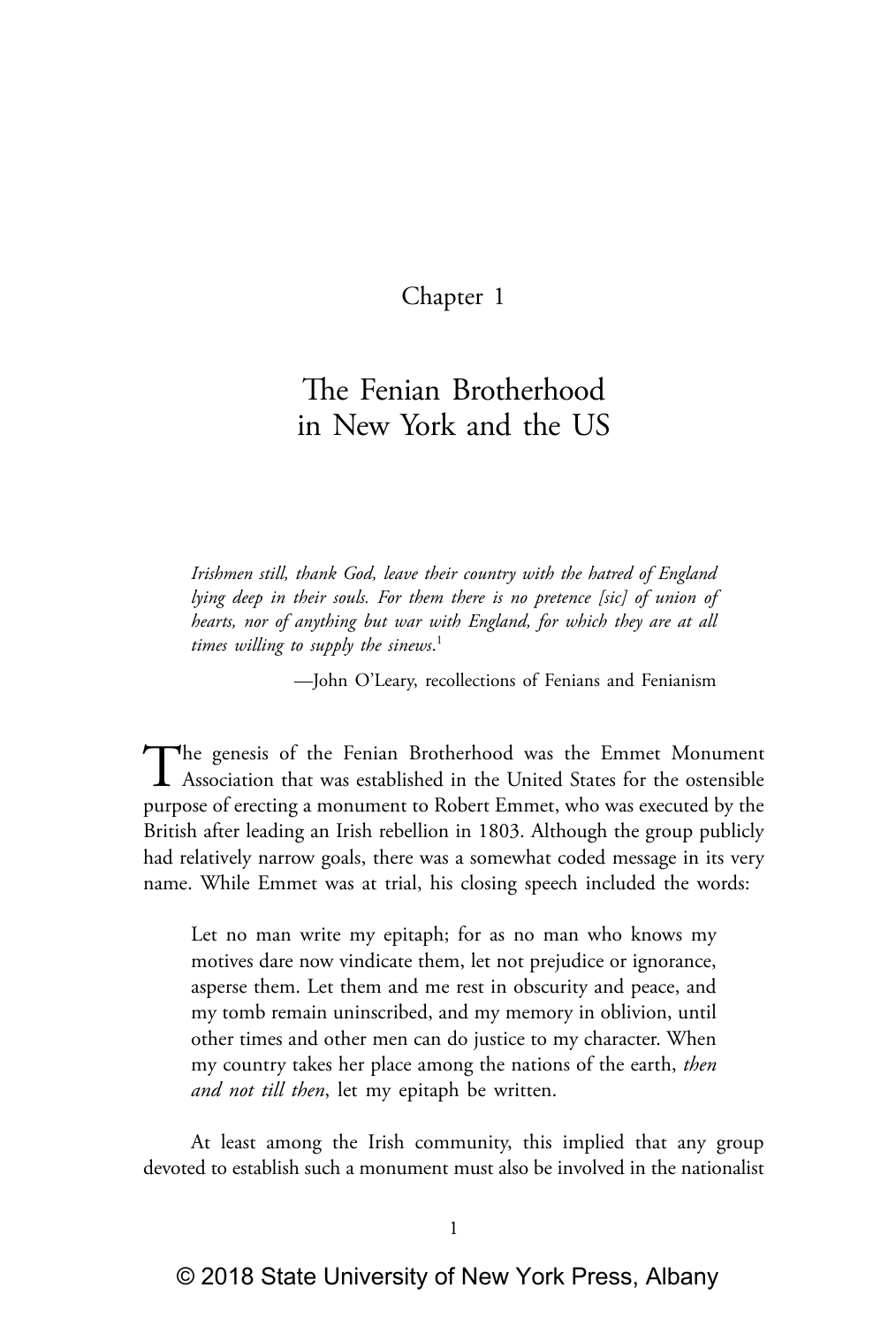struggle. This certainly was the case with the Emmet Monument Association, which had a secret wing devoted to armed action against Britain. In support of this goal, it reportedly entered into secret talks with the Russian government for an alliance during the period of the Crimean War, but these talks came to nothing.<sup>2</sup> Also note that during every period in which relations were strained between the Russians and the British, the Fenians made similar approaches to Russian officials, but there never were any practical advantages for the Fenians. The major organizers of the Emmet Monument Association were Colonel Michael Doheny, Chairman of the Committee; John O'Mahony (also spelled O'Mahoney in several contemporaneous sources), Pat O'Rourke, Captain Michael Corcoran, Thomas J. Kelly, Oliver Byrne, James Roache, and John Reynolds. Both Doheny and O'Mahony were veterans of the 1848 uprising in Ireland. Most of these figures became key members of the emerging Fenian Brotherhood.

The American members began trying to link with the nationalist movement in Ireland itself. Joseph Denieffe, a member, had to return to Ireland in June 1855 to visit his ill father. At that time, he was instructed to meet with Irish nationalist leaders. The Association had considerable confidence in itself. When Joseph Denieffe departed, he was told: "You may assure them . . . the time [for armed uprising] will be September. We have thirty thousand men ready now, and all we need is money, and arrangements are under way to provide it. We propose to issue bonds and some of the wealthiest men of our race are willing to take them."3 At the same time, to give some indication of how shaky the Irish nationalist network actually was at this time, Denieffe did not know who to meet with in Ireland.

Denieffe finally met with James Stephens, a veteran of the 1848 uprising. Stephens had fled to Paris after the failure of that movement, where he had associated with John O'Mahony, who also had been in the 1848 movement before emigrating to the US and working with the Emmet Association. This led to links being established between Stephens and the erstwhile leaders of the Emmet Monument Association, which essentially had died by this time. They sent Owen Considine to Ireland with a letter offering help in fall 1857. The principal immediate request by Stephens was for funding for the nationalist movement in Ireland. By Denieffe's account, there were considerable problems in fundraising, with many Irish Americans disillusioned with the Irish nationalist movements, if not necessarily with the concept of Irish independence. It took him two months to raise 400 dollars. When he returned to Dublin in 1858 with the money, Stephens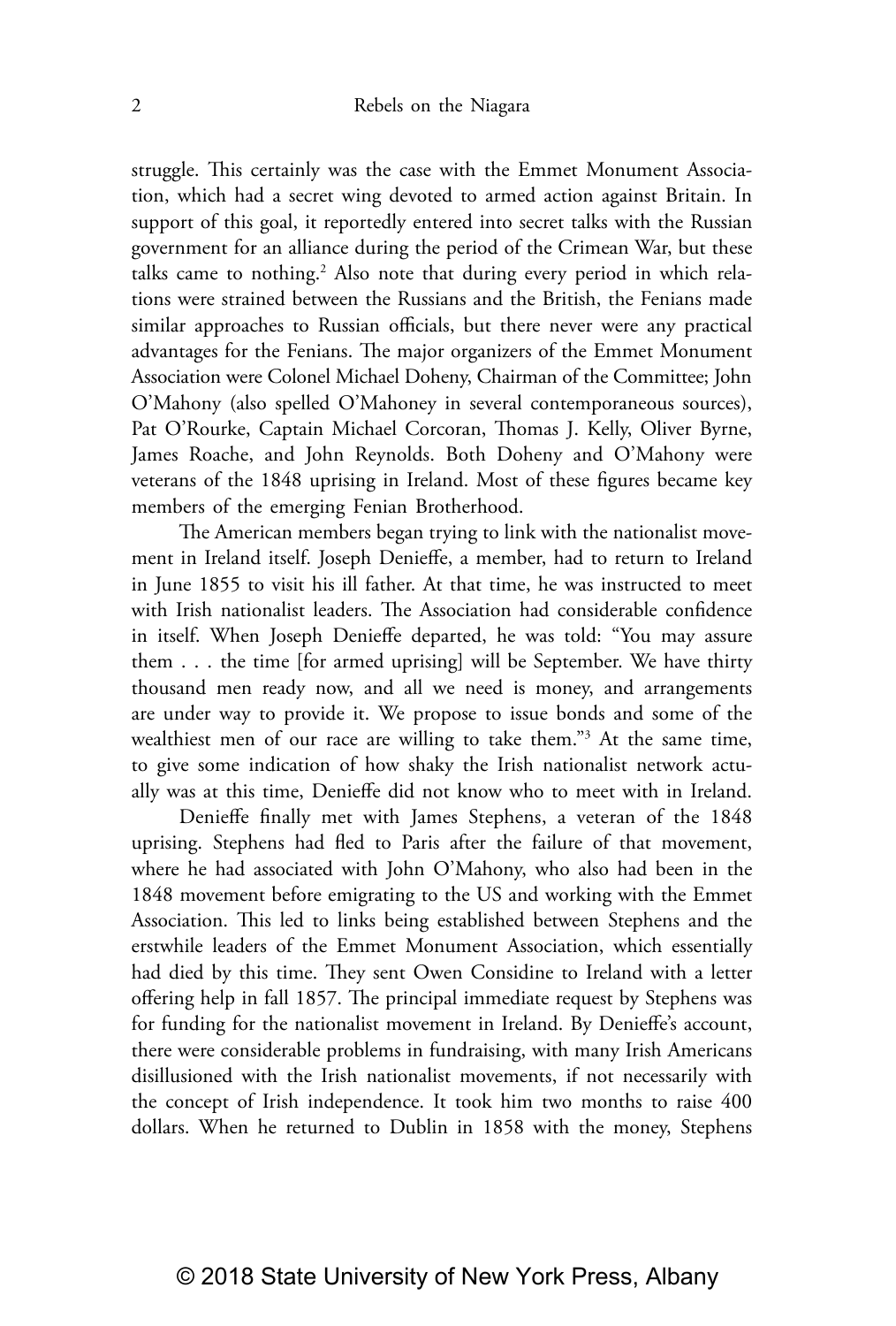formally founded the Irish Republican Brotherhood (IRB) on March 17, 1858.<sup>4</sup> At about the same time, O'Mahony and others formally established the Fenian Brotherhood, which replaced the Emmet Monument Association. The American Brotherhood reportedly started with forty members, all in New York City.<sup>5</sup> Very quickly, both branches of the movement became known as the Fenians, taking its name from an ancient Irish militia. The group was headquartered in New York City. Along with O'Mahony, Michael Doheny, James Roche, and Oliver Byrne formed the nucleus of the new group. Although the American Fenian Brotherhood was a very distinct organization, its leaders pledged allegiance to Stephens as the overall leader of the Irish nationalist movement.

O'Mahony was the undisputed leader of the American branch of the Brotherhood for the first few years of its existence. He was born in County Limerick and had family members who had been involved in the Irish uprising of 1798. He was well educated and noted as a scholar before emigrating to the US in 1854. One senior Fenian claimed—while extolling O'Mahony's virtues—that he had suffered a temporary "fit of insanity" early in life, but that "I am confident O'Mahony was quite sane during the rest of his life."6 In reality, although briefly institutionalized well before his involvement in the Brotherhood, this appeared to be more as a result of exhaustion rather than psychological problems. During the Civil War, O'Mahony organized and served as the colonel commanding the 99th New York State Militia, which did not serve in combat, but was assigned to guard Confederate prisoners.

The description by the *New York Times* (which consistently over the years denigrated the Fenians) of the early days of the Fenian movement in New York may represent the prevailing opinion of outsiders of the group at the time: "It was first a weak organization of ambitious Irishmen, who sought by combination to extort office from the Democratic party."7 Likewise, when James Stephens, leader of the Irish Republican Brotherhood, visited the US, the *New York Times* argued, "There need be no apprehensions, however, that the Fenian leader will disturb the peace of this country, or embroil us in a foreign war, after he gets here. He may agitate for a while, as Kosuth and other exiles have done in other times; but he will be quite certain to subside very soon into a quiet and respectable citizen, obtaining his livelihood by honest labor of one kind or another, in Wall-street or the Bowery. . . ."8 Very quickly, however, the Fenians proved themselves to be very serious politically, and with very broad aspirations.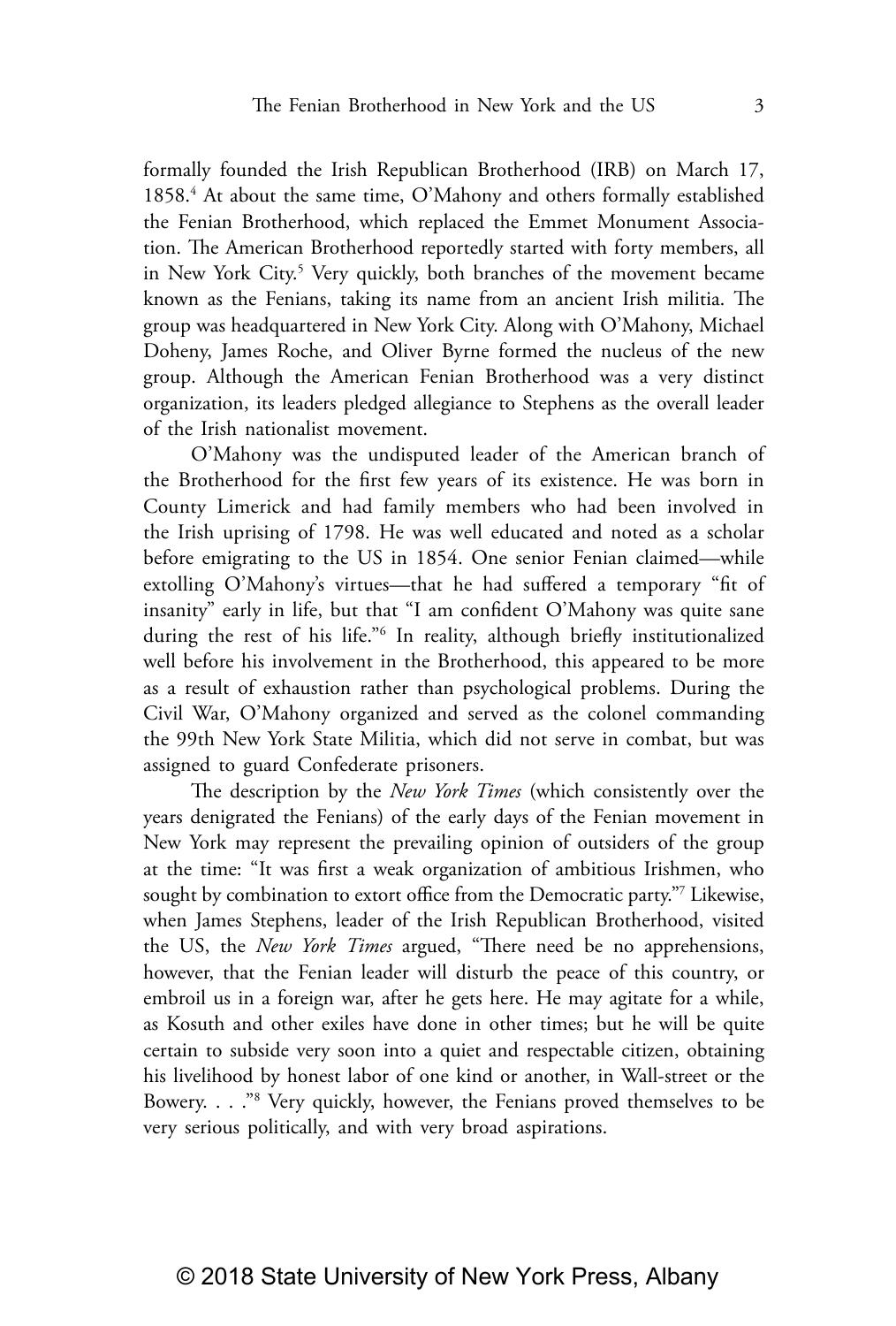## The Fenian Brotherhood Organization

The Fenian Brotherhood was organized in the form of "circles." The actual number of Fenian circles was fluid, with contemporary sources claiming somewhere between 500 and 900 circles at its peak.<sup>9</sup> Each circle reportedly had between 100 and 500 members, but in many cases these figures were prone to exaggeration. A good snapshot of the state of the Fenian Brotherhood circles was provided during the 1865 Cincinnati convention. The movement had not been particularly open about its strength previously, but as part of the convention report a full listing of the circles was published. As of that date, the existing circles included:

Massachusetts: 38 (including 2 "in bad standing"); Rhode Island: 5; Maine: 1; Connecticut: 6 (1 in bad standing); New Hampshire: 7; Vermont: 4; NYC: Manhattan: 20; New York State: 27 (with Rome being in bad standing); New Jersey: 3; Pennsylvania: 16 (with 4 in bad standing); Ohio: 17 (one in bad standing); Illinois: 24 (one in bad standing); District of Columbia: 1; Iowa: 14 (two in bad standing); Wisconsin: 10 (one in bad standing); Michigan: 7; Minnesota: 2; Indiana: 23 (3 in bad standing); Missouri: 5; Tennessee: 3 (one in bad standing); Kentucky: 4 (one in bad standing); Kansas: 3; Oregon, Utah, Nevada, and Idaho: 4; California: 13; British Provinces: 2.10

For obvious reasons, the Fenian circles were focused in Northerncontrolled and border states during the Civil War. Interestingly, though, at the 1863 convention O'Mahony stated that the New Orleans circle had continued some communications with New York.<sup>11</sup> Union forces had occupied New Orleans prior to this convention, so it is unclear if O'Mahony was referring to a "Union" or a "Confederate" circle. If the latter, it is possible that there were some quiet Fenian circles in Confederate-held areas. In either event, shortly after the war ended, Fenian circles were established (or reestablished) in Southern states, with many former Confederate soldiers and officers as members of the Brotherhood.

It should be noted that the plurality of circles was in New York State, with sufficient strength in New York City itself that it was viewed as a separate Centre. Likewise, at least anecdotally, the New York circles had some of the highest number of members in each circle. The total number of members of the Fenians has been subject to considerable argument, but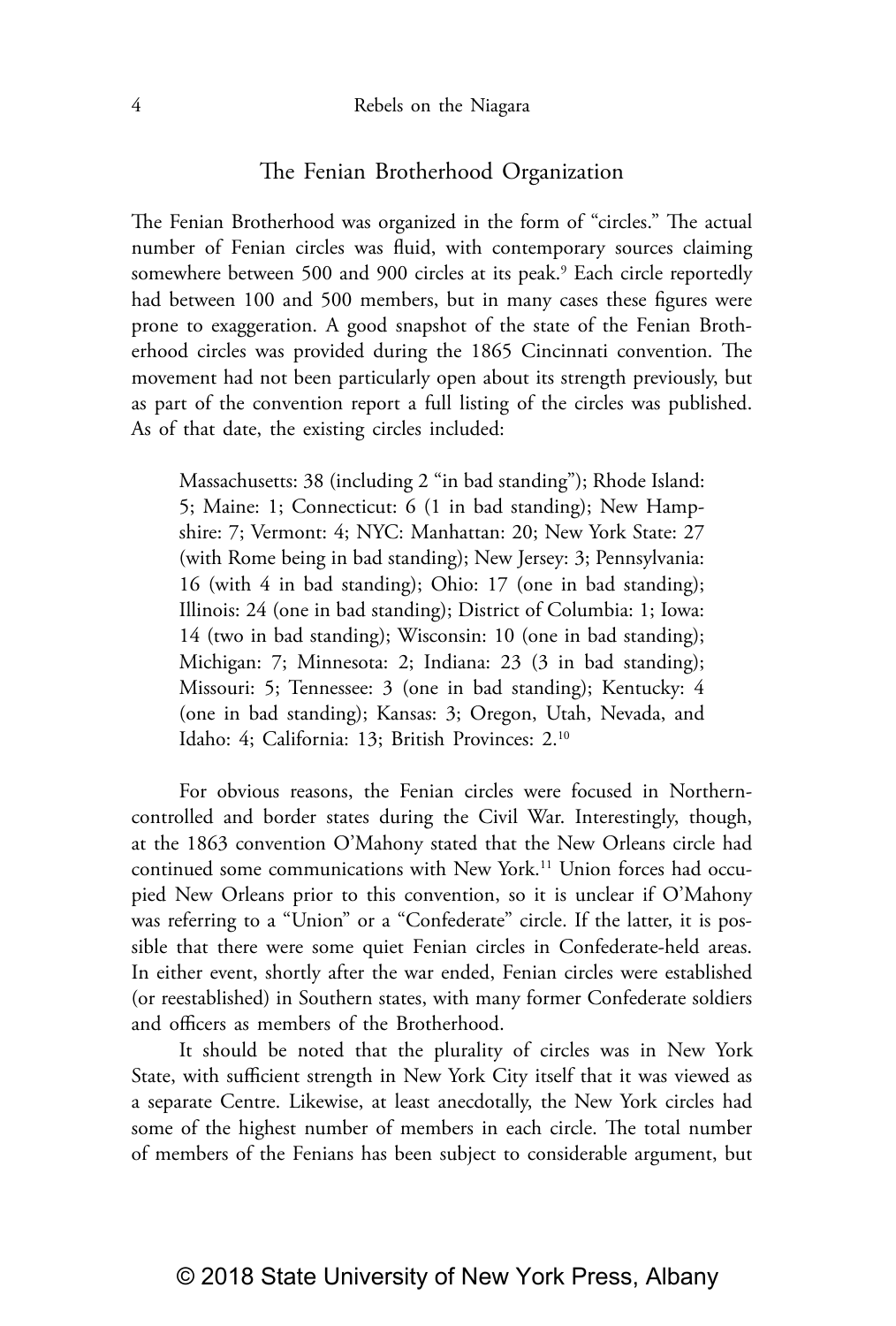a realistic estimate would likely be in the range of 50,000 members by the end of the Civil War, with followers and supporters of varying commitment numbering more than 200,000.

It might also be noted that along with the Brotherhood, there also was a Fenian Sisterhood, which provided various fund-raising and support services. According to *The Belfast News* of February 28, 1865, the first public meeting of the Sisterhood took place on February 1, 1865, in New York City. According to this report, ". . . members must be attentive and obedient; that each candidate must 'solemnly pledge her sacred word of honour' that she will 'labour to foster and extend feelings of harmony, and intense and intelligent love of country, among Irish men and women.'" The Sisterhood was to be organized with a head directress and each branch with a directress, secretary, and treasurer. The first Head Directress was a "Miss O'Shea." During a later period, women also were reputed to being used as low-level smugglers of messages and weapons into Ireland because they were much less likely to be searched by the authorities than were men.

Membership in the Fenian Brotherhood was open to anyone, although certainly most welcoming to Irish Americans and Irish immigrants. A person had to pay one-dollar initiation fees and in 1863, at least five cents a week dues, increasing to a dime a week by 1865. These fees were established in the national constitution, which authorized local circles to charge higher fees.12 Although seemingly not a major sum, this should be compared to the daily wage for a nonfarm laborer or for a skilled carpenter in 1870 (which had seen considerable inflation from the earlier period): \$1.04 and \$1.70, respectively.13 As such, the dues alone represented a relatively high degree of financial commitment by individual members. Each member also had to agree to attend weekly meetings to remain in good standing.

#### Fenians and Society

Early Fenian public events seemed to be a cross between political rallies, state fairs, and circuses. In many ways, they were a microcosm of nineteenthcentury society. A somewhat lengthy excerpt from an early description of the Fenian national fair held in Chicago in 1864 will give a flavor of these events:

Among the articles contributed by Ireland to the fair are three photographic portraits by the venerable Archbishop McHale; "a Whole Irishman" sends a moire antique gent's vest; others send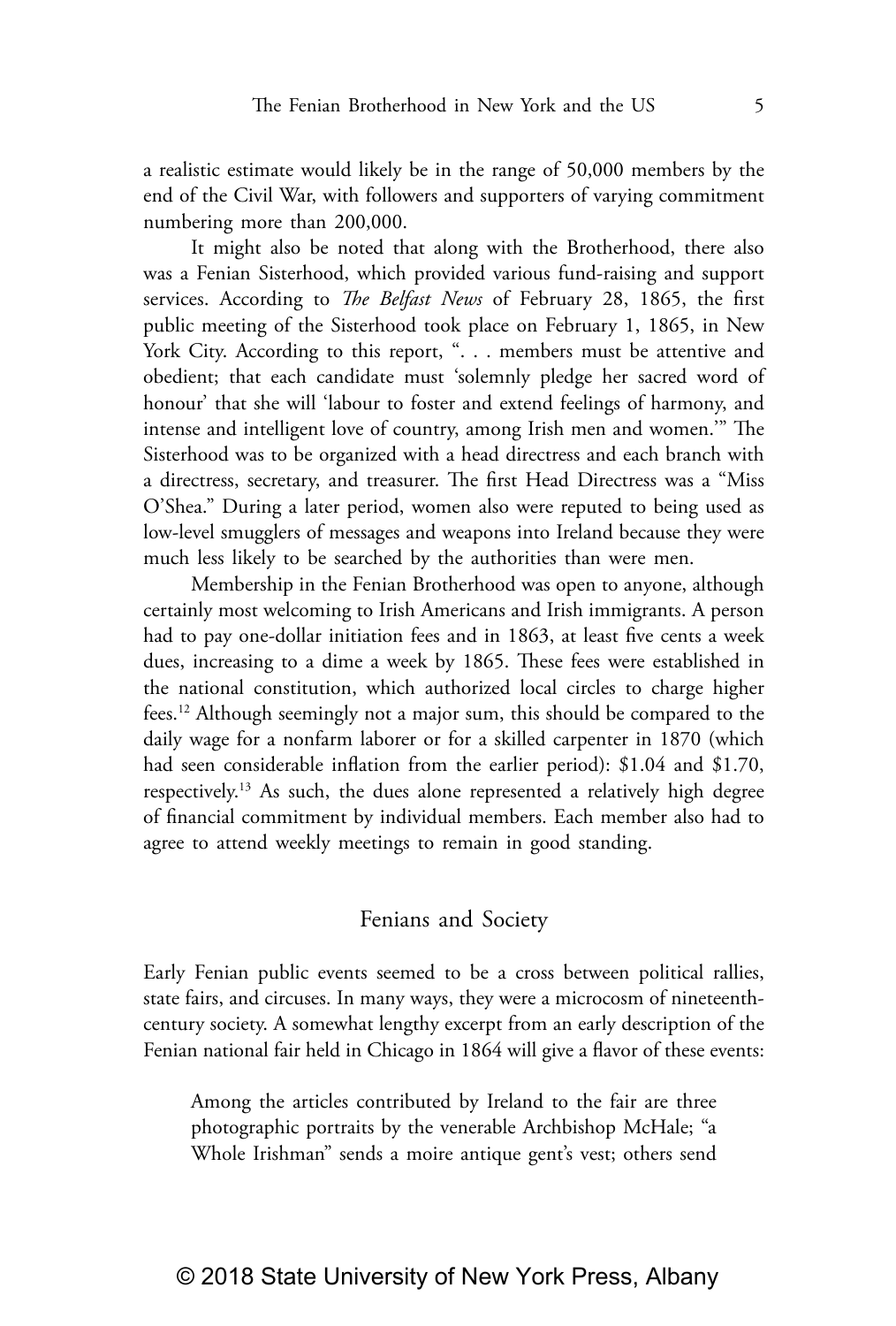a piece of Lord Edward Fitzgerald's coffin; a pocket-handkerchief . . . a jar of whisky which had not paid the excise duty; a bog-oak neglige; a copy of a letter from France on Irish bravery; a sword picked up on Bunker's Hill by an Irish-English soldier; a pistol used in '98; a lump of stone, on which the broken treaty was signed by the illustrious Sarsfield; a bird's-eye view of the Protestant Reformation; a pair of lady's boots worked with a '98 pike; a Scotch claymore taken in Wexford in '98; a large doll, dressed as the Tipperary man's dark-haired Mary; a sod of Wolfe Tone's grave; a watch-pocket, worked by lady who hopes that it will be worn next a manly heart . . . a gross of pies "specially manufactured for the fair."14

A description of a second event, held in Bergen, New Jersey on August 3, 1865, further describes some of the social side of the Brotherhood at a local level. It relates the "First Grand Annual Pic-Nic [sic] of the Fenian Brotherhood of the New Jersey Department," involving about 700 members:

From Jersey City ferry the body marched to the grove in the following order:

Manahan's Band, 20 instruments; Fenian Brotherhood, 350 strong; the 90th New York State National Guard, 100 men; Fenian Brotherhood, 350 men. . . . On the route windows were thrown up, handkerchiefs waved, and loud cheers greeted them as they passed. . . . The Fenian sisters received their patriotic brethren at the grove, and with true sisterly affection dispensed some of the daisies which they had provided for the occasion. The perspiring and patriotic brothers were cooled off by draughts of fresh lager, or the more sparkling soda water. . . . The blind Irish fiddler . . . was there, and the ring was formed around him, and the Irish jig, hornpipe, and reel went on.  $\ldots$ <sup>15</sup>

All this was followed by speeches from Brotherhood leaders. These examples of some of the social side of the Fenians are not presented to belittle the seriousness of the group. Rather, they should be reminders of how intertwined the Fenians became with the larger Irish American community, particularly in the cities in New York and surrounding states. Again using modern terminology, whether intentional or socially instinc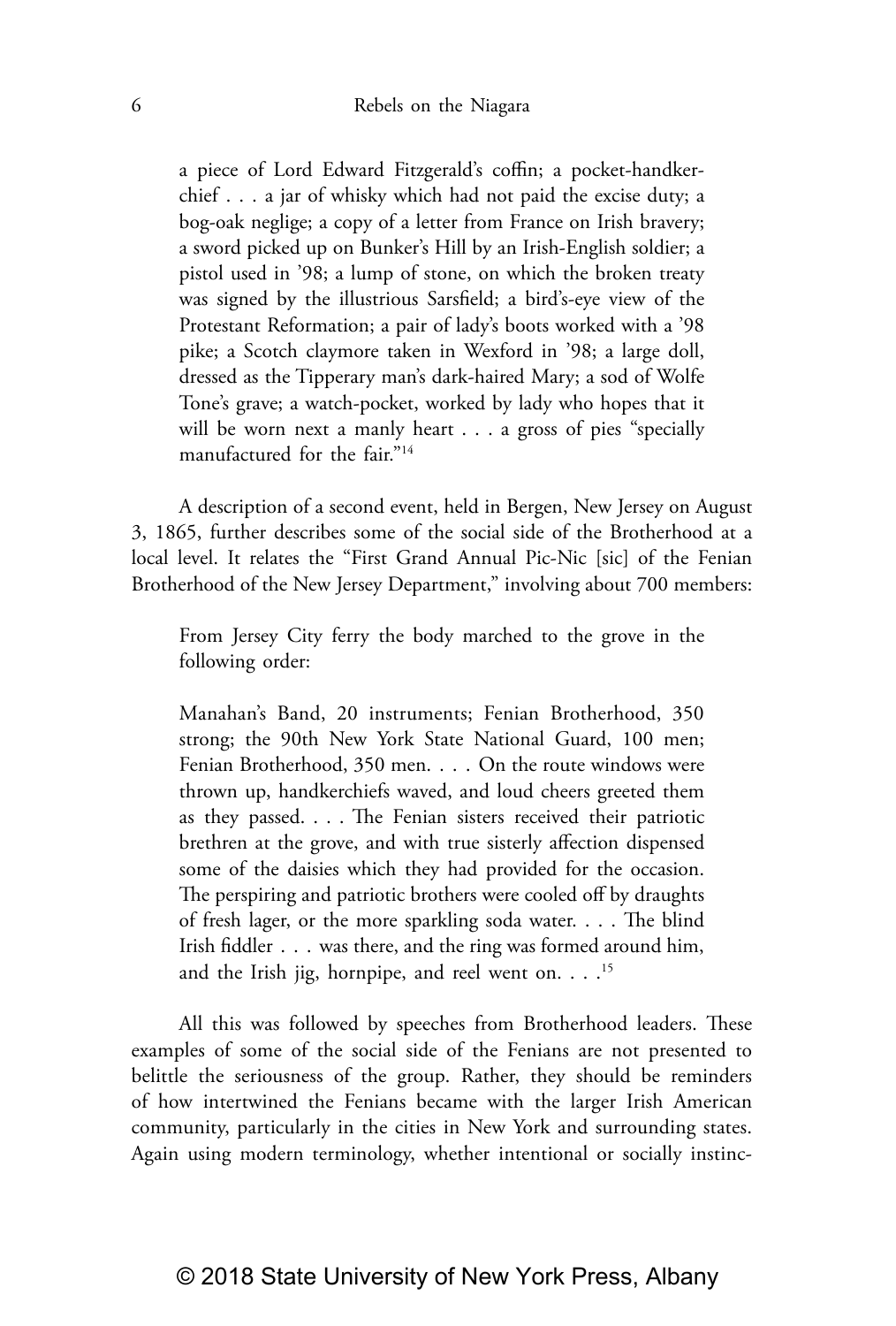tive, the Fenian Brotherhood in the US clearly won the hearts and minds of the surrounding Irish people. In a real sense, the Brotherhood became synonymous with the local communities. Particularly for local and state governments, dealing with the Fenians meant dealing with the overall Irish American community.

More broadly, the Fenians were somewhat a variant of two major trends in nineteenth-century society. The first was the virtual explosion in private associations, such as lodges, workers' associations, gentlemen's clubs, and local service groups. Members joined on the basis of occupation, religious affiliation, social status, or ethnicity. None of these were mutually exclusive: it was common to have groups combining aspects of several or all these reasons for participation. Most males in society were "joiners" with memberships in several social, ethnic, and occupational groups. Although most represented a "man's world," virtually all of them had associated women's auxiliaries.

The second pattern was that of active membership in local militias. Virtually all towns and particularly cities in New York had local militia forces. In an earlier period, these militias were critical in local self-defense. By the mid-nineteenth century, however, much of their earlier necessity had been lost along the Eastern Seaboard. Although occasionally called out for riots and the like, in many ways a significant portion of these armed groups were more akin to social organizations than effective fighting forces. Some basic military training, such as drill and weapons practice, certainly was conducted, but for most of the militia groups, their main purpose seemed to be the opportunity to wear fancy uniforms and to conduct parades. The Fenians had loftier aspirations, but these were not always immediately apparent to outside observers in the early days of the movement. Nevertheless, the Fenian militias grew rapidly, with William D'Arcy noting forty Fenian militia units by November 1859.16 Some Irish observers in the pre–Civil War period were less than enthralled with the internal dynamics and efficiency of militia units in general. As one example:

The officers were very generally so unlettered, untutored and even rude that association with them was disagreeable. You can have no conception of them from anything you experienced in the committee of the R[epeal] A[ssociation] because there after all education or rank commanded respect and deference whereas here the inevitable tendency of equality between an educated and uneducated and a superior and inferior man is to beget rudeness by way of an assertion of the equality.<sup>17</sup>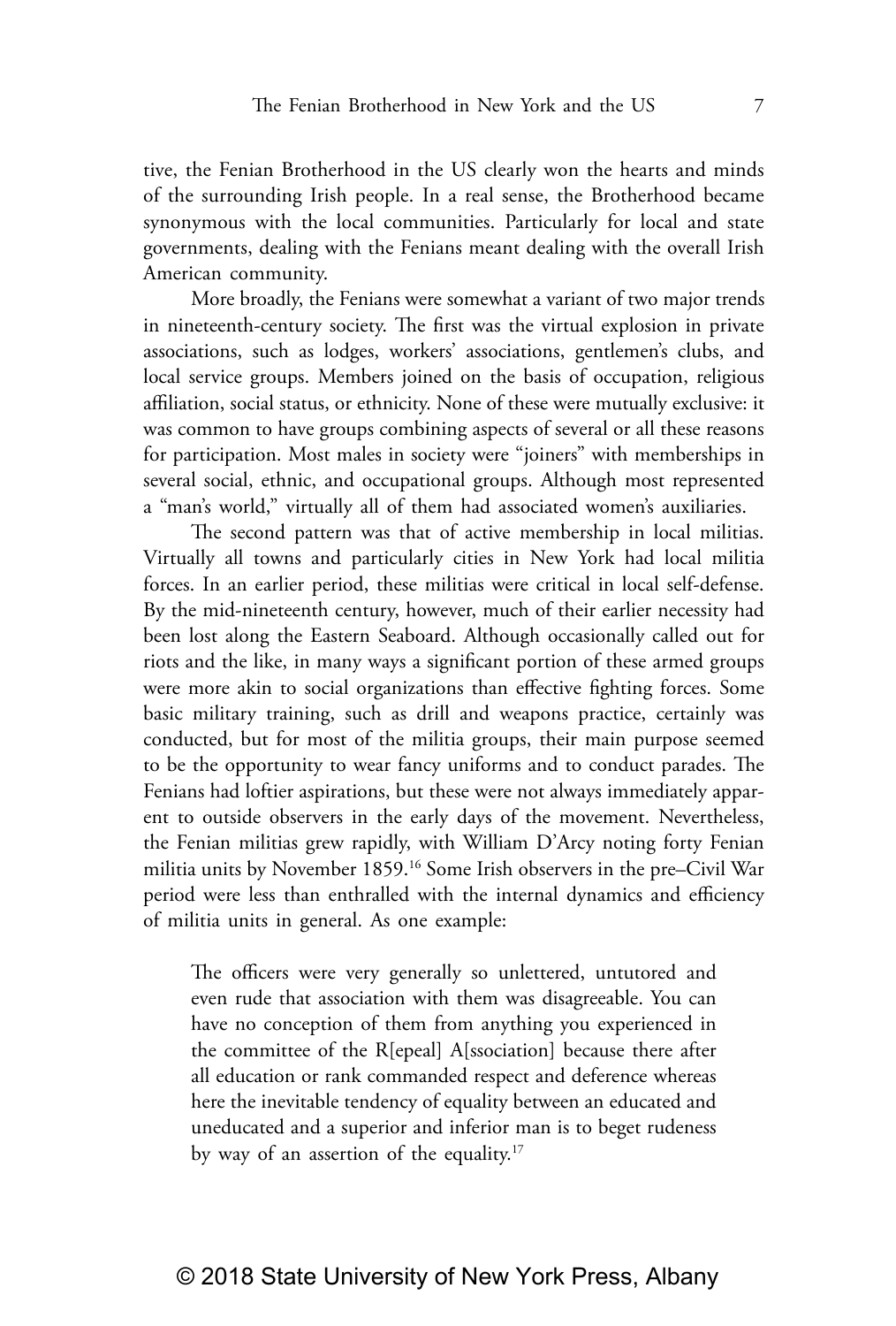In fairness, the quality of a particular militia varied particularly on whether a unit was a full member of the state forces, whether just associated with more formalized units, or completely independent. In either event, after some initial problems in the Civil War, many of these forces acquitted themselves very well in combat once they became better trained and more experienced. The other aspect of the local militias was that they tended to be ethnically based, particularly in the larger cities:

By 1852, 4,000 out of 6,000 members [of militias in New York City] were foreign-born, including: 2,600 Irish in the Emmet Guard, the Irish Rifles, the Irish-American Guards, and the Ninth and Sixty-ninth Regiments; 1,700 Germans in their own regiments; the Italian Garibaldi Guard, and the French Garde Lafayette attached to the Twelfth Regiment. On the other extreme, 2,000 "American" residents of the Lower East Side joined such stoutly nativist militia companies as the American Rifles and the American Guard.18

Both the prevalence of civil associations and local militias meant that at first sight the Fenians did not seem to be particularly out of the mainstream, especially when compared to the strong ethnic basis for many of the surrounding groups. There was one significant difference, however. Even though members of German- and Italian-based militias almost certainly had strong connections with what was going on in their native countries and likely supported such issues as the reunification of Italy or the unification of Germany, these primarily were political aspirations rather than active armed support. The Fenians, on the other hand, made no secret of their desire to achieve their goals through armed action.

Although the Fenian Brotherhood had many aspects of a secret—or at least secretive—society, before 1866 in particular it tried to downplay this aspect in public. Members had to swear an oath to join the movement, but this was a matter of public knowledge and rather anodyne:

I solemnly pledge my sacred word and honour as a truthful and honest man, that I will labour with earnest zeal for the liberation of Ireland from the yoke of England, and for the establishment of a free and independent government on Irish soil; that I will implicitly obey the commands of my superior officers in the Fenian Brotherhood; that I will faithfully discharge the duties of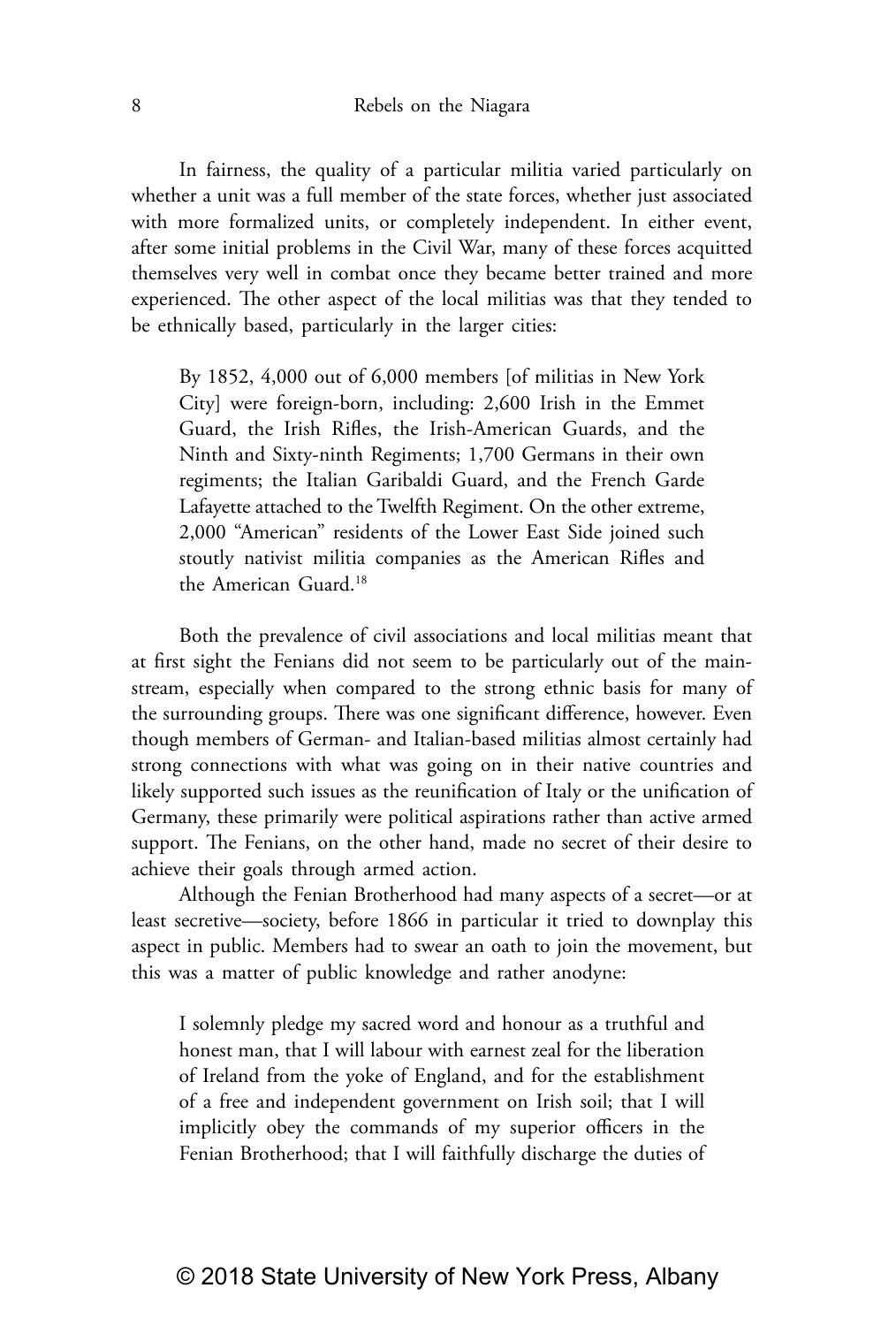my membership, as laid down in the Constitution and By-Laws thereof; that I will do my utmost to promote feelings of love, harmony, and kindly forbearance among all Irishmen ; and that I will foster, defend and propagate the aforesaid Fenian Brotherhood to the utmost of my power.

Despite this show of openness, there were continued questions as to what went on within the movement's meetings and planning. In particular, rumors of "inner circles" unknown to the US public continued to circulate. As one early account noted, the Fenians made "a subsequent admission that there is an inner circle, an unnamed council of ten, who direct the proceedings of the Brotherhood, and who are not called upon 'to make any report as to the methods and means by which they are endeavouring to carry forward the avowed ends of the Brotherhood.'"19 In many ways, this was a perfectly understandable organizational strategy for the Fenians as a militant group. Using modern terminology, such operational security was essential for any group even contemplating armed actions. At the same time, however, this certainly raised concerns—especially among the non-Irish population in the US—as to what the Fenians actually were up to. Although the Brotherhood made moves toward maintaining security about its operations and plans, one envoy from the Irish Republican Brotherhood who was dispatched to New York to meet with the group observed that he was greeted with a brass band, had a reception with militia officers, and was expected to give a public address to a large crowd of supporters. As he noted in retrospect, "It struck me, of course, at the time, as no doubt it will strike many of my readers now, that it was a queer sort of proceeding to give a public, or semipublic, reception to a secret envoy."20

## The Fenians and the Civil War

The outbreak of the Civil War was a somewhat mixed blessing for the Fenians. It provided both training in military tactics for existing members and a recruitment pool of young Irishmen in the various federal and state military units, many of which were heavily or almost exclusively Irish. In some cases, in fact, Irish nationalist leaders who were well known reportedly were used to recruit for Irish regiments.<sup>21</sup> This served both the interests of the US and state governments in recruiting units and the Fenian Brotherhood itself in getting the "right" people in positions of authority.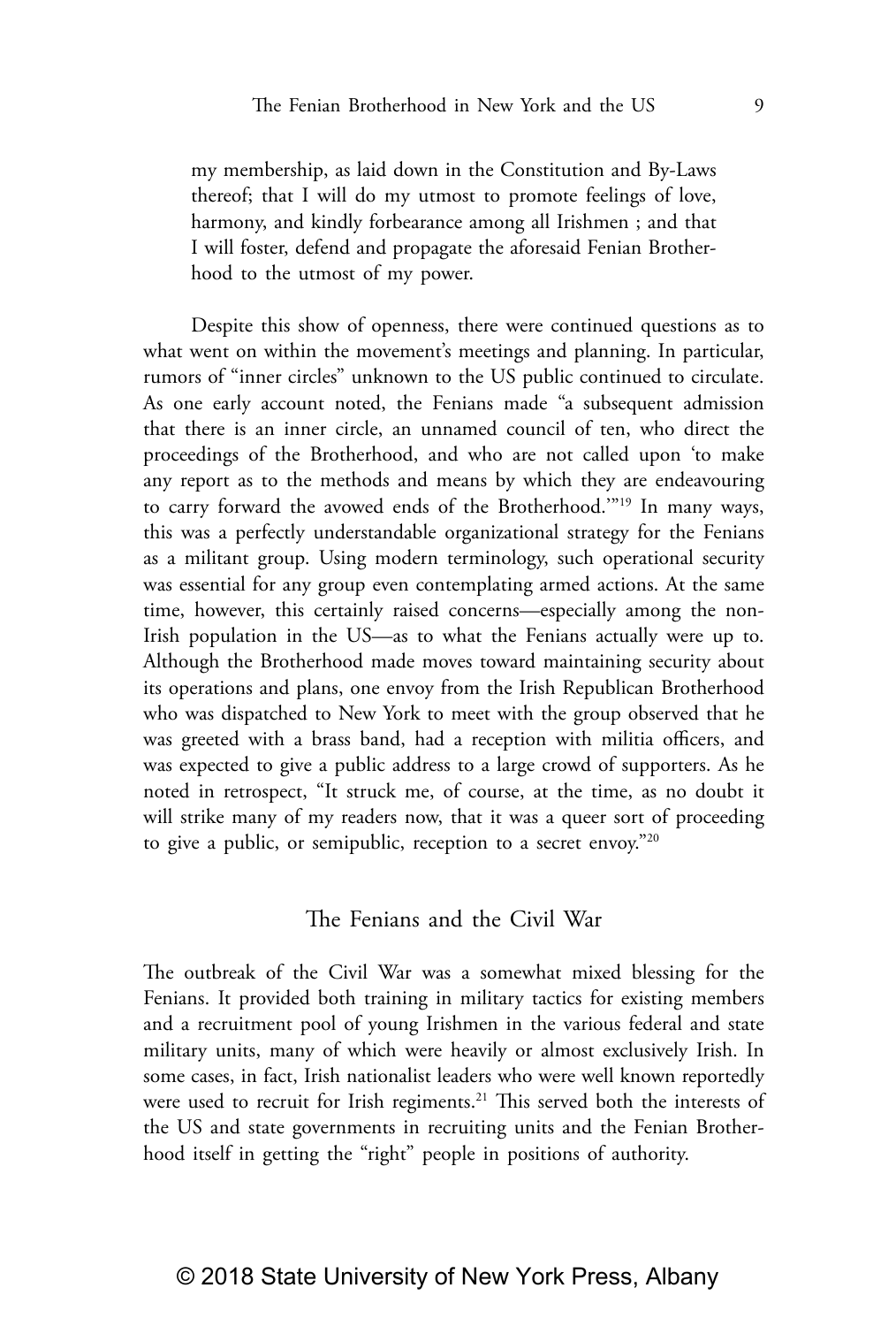The presence of Fenians in the Union forces certainly was not a secret; in fact, Fenian circles were formally established in a number of units. As of January 1865, army and navy circles included those in the 10th Ohio Regiment, 15th Michigan Regiment; Corcoran Legion (comprising a major portion of the New York Regiments in the Irish Brigade); and in the naval vessels *New Ironsides*, *Huntsville*, *Port Royal*, and *Brooklyn*. Units at Morris Island and around Washington D.C. formed separate circles.<sup>22</sup> The Army of the Potomac, the Army of the Cumberland, and the Army of Tennessee had larger circles comprising individual soldiers from multiple regiments. Also, many of the senior Irish officers in the Union army were simultaneously either members or leaders of the Fenian Brotherhood. As one example, "[Major] Downing's deep connection to the Fenian Brotherhood was not a secret. It is likely that most commanders knew that while Downing was frequently serving as a recruiting officer in New York he scheduled and held meetings of the Fenian Brotherhood at the Whitney House on the corner of Broadway and Twelfth Street. Notices for these meetings were published in the Irish American newspaper."23 On the other hand, the large membership of fighting troops and officers came with significant risks for the Fenians. As O'Mahony noted in 1865:

Many whole circles had entered the American army in a body. . . . In fine, no less than fifty of our branches had become extinct or dormant, and the remainder had lost considerably in ardor and efficiency, through the absence of their choicest spirits in the field. . . . At the Chicago Congress 68 circles were represented, with a constituency of about 15,000 men, half of whom, at least, were in the armies of the Union, and of the others many were apathetic.<sup>24</sup>

Many of the regiments with a preponderance of Irish, particularly the volunteer regiments, took heavy casualties during the Civil War. A particularly significant individual casualty for the Fenians was General Michael Corcoran, one of the founders of the movement and member of the Fenian Brotherhood Supreme Central Council. Corcoran was born in County Sligo in Ireland, son of an Irish officer in the British army. Corcoran joined an Irish opposition movement called the Ribbonmen before he emigrated to the US in 1849. He became active both in the New York City Democratic Party political machine and in the local militia. Corcoran had gained considerable notoriety prior to the war when as commander of the 69th New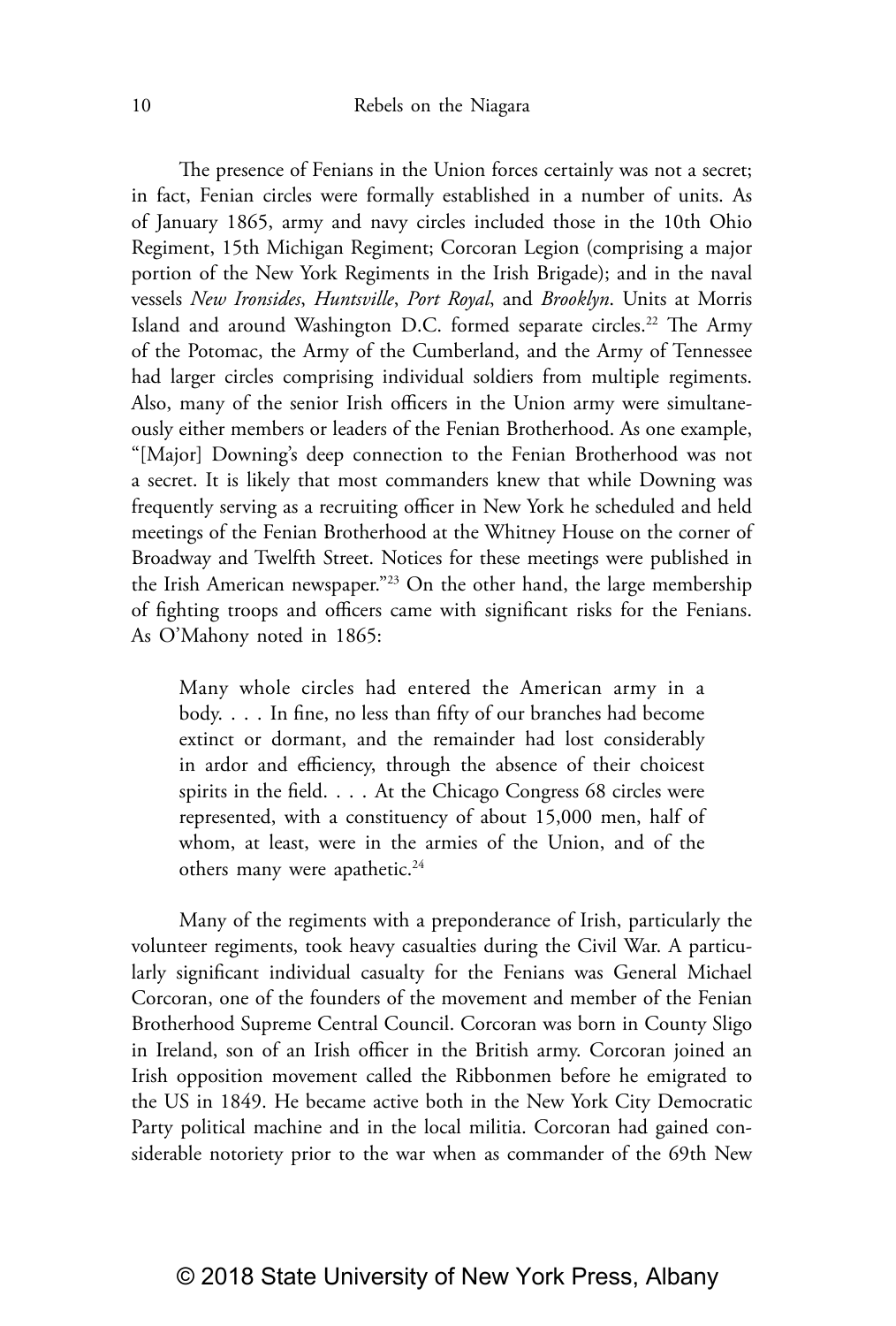York Militia, he refused to parade the unit as part of the visit of the Prince of Wales to New York City. Although he was facing court martial charges at the start of the war due to this refusal of orders, the charges were dropped due to military necessity, and he rejoined the unit. He was captured at the battle of Bull Run early during the Civil War, but his conduct as a prisoner before his release in 1862 by the Confederates was viewed as very heroic. Corcoran as a brigadier general of volunteers then formed the Corcoran Legion with four regiments plus some understrength units. He died on December 22, 1863, after being thrown from a runaway horse. The Fenian Brotherhood clearly had viewed Corcoran as being a prime candidate for the leader of its military wing, and his loss hit them hard.

During the Civil War, the redesignated 69th New York Infantry—which due to its war record became known as "The Fighting 69th"—was combined with the 63rd New York Infantry and the 88th New York Infantry to form the Irish Brigade. The 28th Massachusetts Infantry and the 116th Pennsylvania Infantry later merged into the Brigade. All these units had strong a Fenian presence. Thomas Francis Meagher, well known as a very vocal proponent of Irish independence, was selected as the brigade commander. The Irish Brigade became renowned for its courage, but this came at a price: a total of 7,715 men served in the brigade throughout the course of the war, and 961 were killed or mortally wounded, and about 3,000 were wounded. These figures represented in total more than the actual authorized strength of the brigade. The casualties included a large number of Irish officers. Obviously, many of the troops and officers would have been prime material for the Fenians if they had not been lost. Likewise, the 42nd New York Volunteer Infantry, known as the Tammany Regiment and with strong Fenian influence, had a casualty rate of about fifty percent.<sup>25</sup> In many ways, in fact, this unit and many others gradually lost their "Irishness" as the war ground on and their ranks began filling with draftees and draft substitutes. Wexler noted that by the middle of the war, the "Tammany regiment now had as many men of German descent as there were Irishmen."26

There may, however, have been one important intangible additional benefit for the Fenians and the Irish more generally as a result of their Civil War service and the casualties they suffered in it. Irish Americans in the nineteenth century generally were considered as being near the bottom of the social structure, and almost always were viewed as being "different" from the mainstream American culture, in large measure due to their predominant Catholicism. The Irish record in the Civil War certainly did not resolve this completely—particularly given such incidents as the New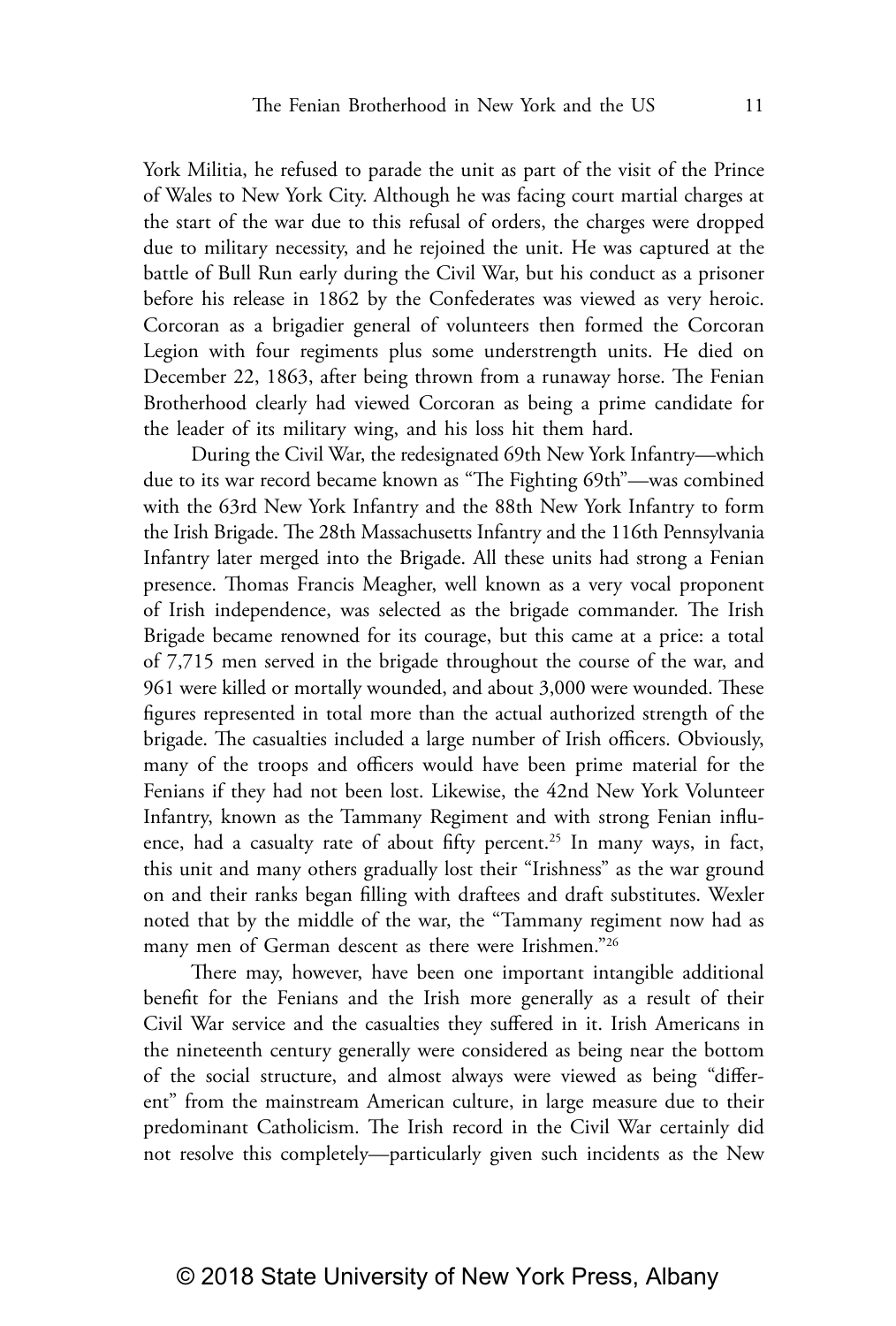York City draft riots, in which Irish Americans were deeply involved, and increasing reluctance by the Irish to serve in uniform as the war dragged on—but it is likely that the blooding of the Irish regiments in the Civil War at least raised the public perception of the Irish overall and somewhat reduced their image as the "other."

## The Catholic Church and the Fenians

The secrecy of the Brotherhood did present particular complications in their relationship with the Catholic Church. Although it might be assumed that there would be an affinity between the Irish Fenians and the Church, many Catholic leaders came out very strongly against the Brotherhood. For example, the Archbishop of Cincinnati argued that the Fenian Brotherhood was "an oath-bound, secret society, and as such to be shunned and avoided by every sincere and loyal Catholic"27 The *Brooklyn Daily Eagle* on December 17, 1864, also noted that the Fenians in Jersey City "have secured in some way the enmity of the Catholic clergy." It reported that priests actually talked some 200 Fenians from attending a meeting there. Likewise, an aide to Bishop Duggan of Chicago wrote to the *Chicago Republican*:

There is an irreconcilable difference between Catholics and Fenians, or any other body of men who belong to societies condemned by the Church. The Bishop has, on the contrary, instructed his clergy not to administer the sacraments to Fenians, and to refuse Christian burial to such of them as die in membership with that society.<sup>28</sup>

What this meant in practice was demonstrated in Buffalo when the Fenians tried to have a Catholic burial for a casualty of the 1866 invasion; when the uniformed honor guard tried to enter the church, the priest refused to admit them, and they had to hold the burial without formal church services.<sup>29</sup>

Dating somewhat later, Pope Pius IX himself formally denounced the group in 1870 as part of an overall condemnation of secret societies by the Vatican. The Fenians clearly saw the impact of these denunciations on their recruiting and mobilization efforts and were obviously rankled by them. The Brotherhood passed resolutions at both the 1863 Chicago and the 1865 Cincinnati conventions claiming that it was being unjustly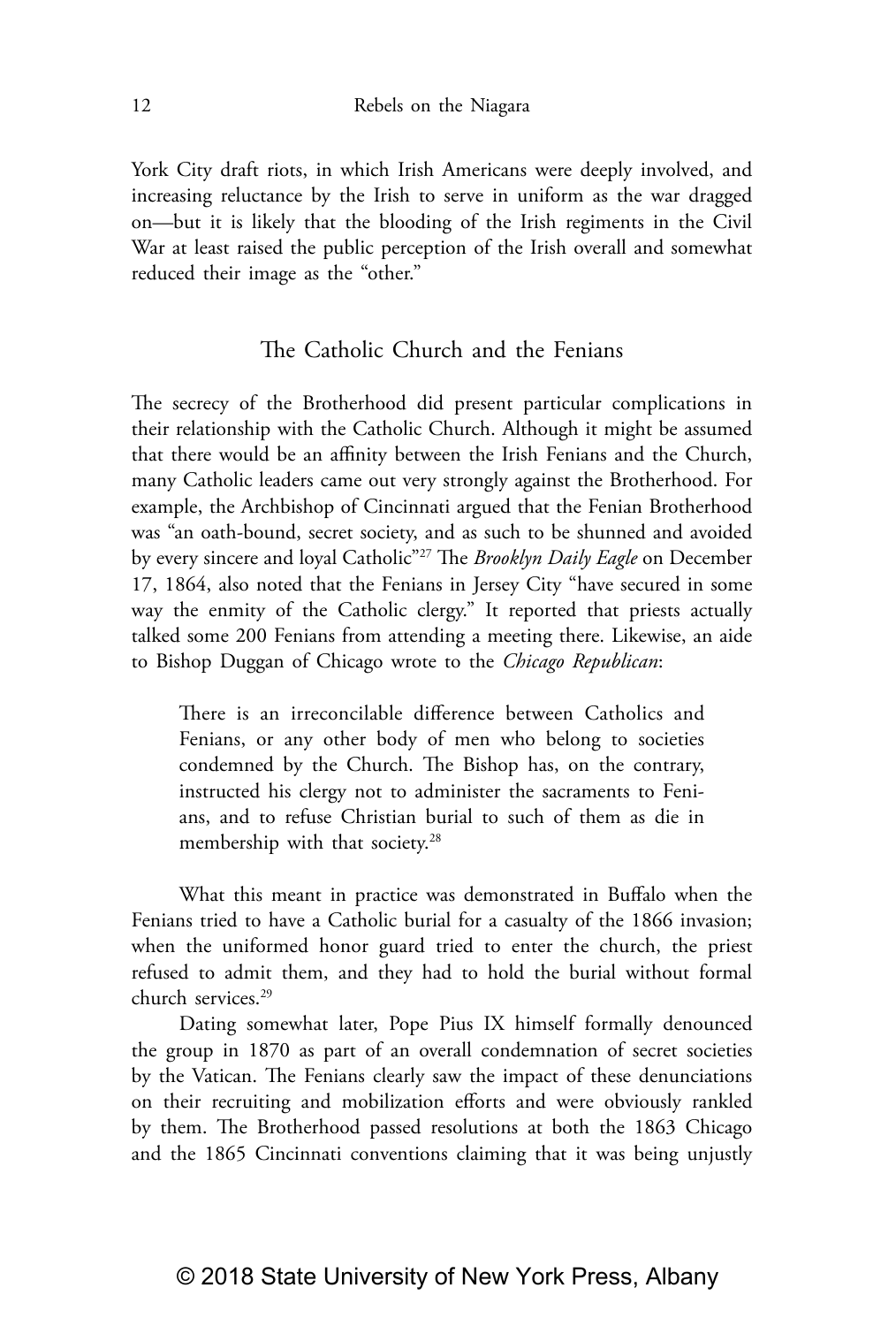accused of being a secret society.<sup>30</sup> Fenian leaders frequently tried, albeit with limited success, to differentiate between maintaining a required level of secrecy to conduct their operations from being a secret society. O'Mahony, for example, in 1859 wrote:

Our association is neither anti-Catholic nor irreligious. We are an Irish army, not a secret society. We make no secret of our objects and designs. We simply bind ourselves to conceal such matters as are needful to be kept from the enemy's knowledge, both for the success of our strategy and for the safety of our friends. It is better to avoid their denunciatory attacks by modifying the form of our pledge so as not to be obnoxious to spiritual censure, even by the most exacting ecclesiastic in America.<sup>31</sup>

Despite condemnations by senior Catholic clergy, however, there clearly were mixed messages being sent by the Church hierarchy. Overall, there were various levels and forms of support by individual members of the clergy.32 Catholic priests continued to support (and join) the Fenians. Likewise, prominent local Fenians continued to be fully accepted in the Church, with many of them being stalwarts of their parishes.<sup>33</sup>

One interesting aspect of the American Fenians and religion was that they seemed to attempt to be nonsectarian. Both Irish Catholics and Irish Protestants were members. The Fenian constitution, in fact, stated that "all subjects relating to differences in religion, be absolutely and forever excluded from the councils and deliberations of the Fenian Brotherhood. . . . "34 The majority of Fenians were Catholic, but there certainly were Protestant members. Peter Vronsky notes that of fifty-eight Fenians held in Toronto jail after the Ridgeway battle, nineteen were Protestant.<sup>35</sup> Likewise, John Rafferty of the Lavelle Circle in a speech to a group of about 200 members and supporters in the Tara Circle in Brooklyn said "I believe that seven-eighths of the Fenian Brotherhood are children of that [the Catholic] church. . . ."36 Although obviously far from a scientific appraisal of the sectarian breakdown of the Fenians, this might be a reasonably fair assessment of the Catholic– Protestant composition of the group. Also, a considerable proportion of the senior military leadership of the Brotherhood were Protestant. This was in sharp contrast to the Fenian organization in Canada, where its members represented Catholic Irish Canadians versus Protestant "Orange" Canadians; arguably, in Canada the conflict was more between the Catholic and Protestant Irish than between the Irish and the government. $37$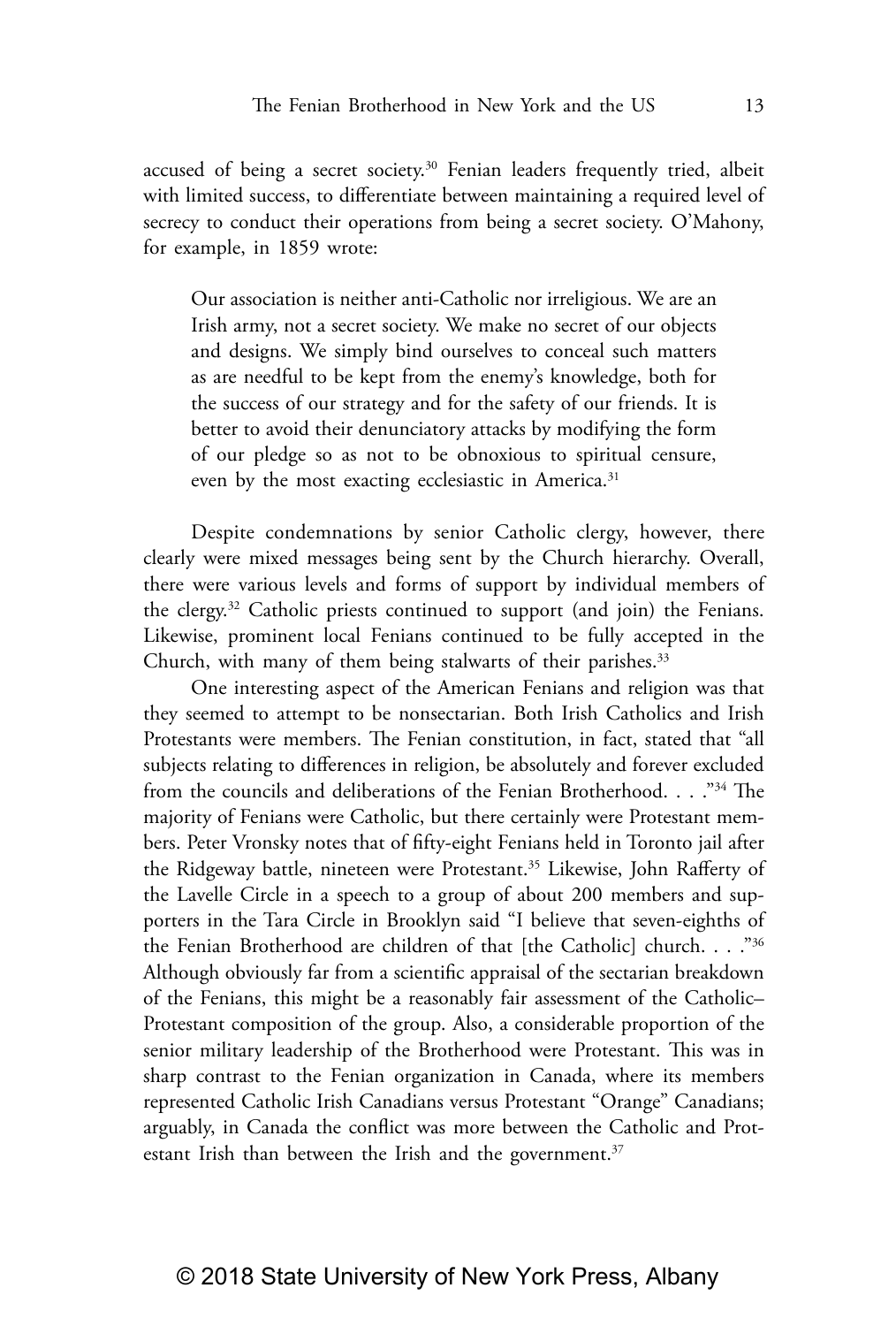# Fenian Leadership

The Manhattan Circle initially coordinated the other circles, but as the movement grew, a more formal leadership structure was established. In many ways, this eventually was modeled after the US government structure, with a president, cabinet, and senate. In the early days, however, the governing system was somewhat ad hoc. By the time of the 1863 Chicago national convention, the leadership structure had become more regularized. O'Mahony was the Head Centre, supported by a Central Council of five, which at that point included two army officers. Although the naming is initially somewhat confusing, the Fenians used "centre" as the title for the leader rather than its conventional use. Despite this nod toward a broader leadership structure, the Head Centre—at that point synonymous with O'Mahony—clearly was predominant. In the Fenian constitution presented at the convention, it was specified that the council was subject to the call of the Head Centre "when he may deem it expedient."<sup>38</sup> Likewise emphasizing the power of the central leadership, the rule was established at the Cincinnati convention that "No correspondence whatever can be held with Ireland or Europe on the business of the organization, except through the Head Centre. . . . Any member or office derogating from this law shall be considered a traitor."<sup>39</sup>

One parenthetical note should be made about this convention. Both at Chicago and the later Cincinnati convention, the delegates made a particular point about passing a resolution supporting the independence struggles of the Poles.40 While focused on Irish independence, the Fenian Brotherhood at least institutionally displayed a broader interest in democratic movements in general.<sup>41</sup> In part, this may have been tactical, but many of the Fenian leaders sincerely believed in what might be called international democratization and self-rule, with some of them having been involved with various stripes of international socialism.

The Cincinnati convention of January 1865 further expanded the central leadership so that Head Centre would be "assisted" by a ten-person (in reality, of course, ten-man) Central Council, treasurer, assistant treasurer, and corresponding secretary. Each of these leaders was to be elected annually. Although the system in theory provided considerable internal democracy, O'Mahony continued to be elected unanimously, suggesting either an unusual level of popularity or (more likely) carefully staged elections. This centralized rule was further emphasized by the system whereby members of central council were nominated by Head Centre, and only then put up for